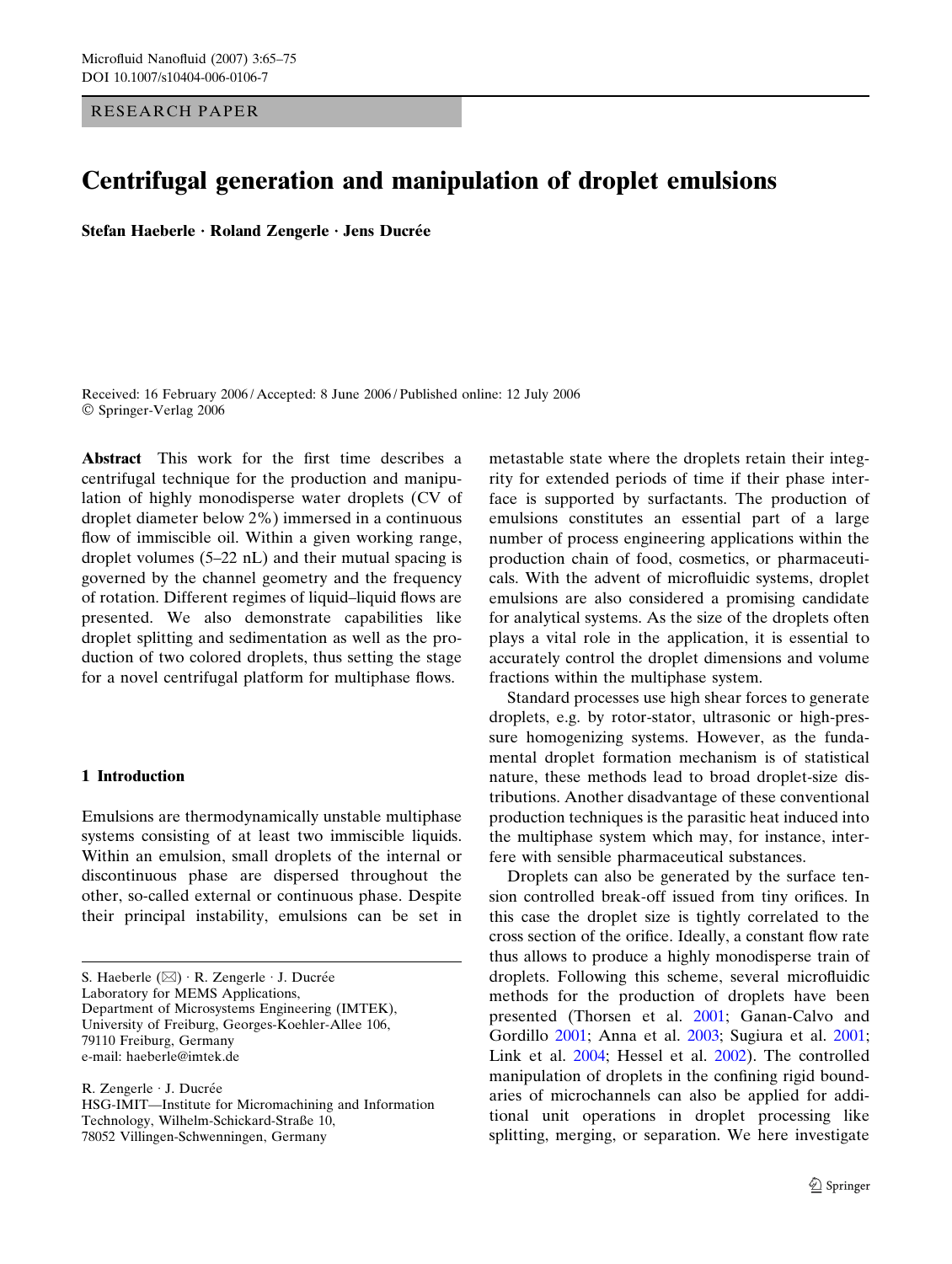the formation and the controlled manipulation of liquid–liquid flows on our recently introduced centrifugal microprocess engineering platform (Haeberle et al. [2005a,](#page-10-0) [b](#page-10-0), [c;](#page-10-0) Ducrée et al. [2004](#page-10-0), [2006\)](#page-10-0).

This paper is structured as follows. Section 2 describes the physics of centrifugal droplet generation and its difference to pressure driven mechanisms. In Sect. 3, the mechanism of droplet formation in a centrifugal driven flow-focusing structure is presented. Section 4 describes the different types of multiphase flows realized with this approach and important unit operations for droplet processing like splitting of droplets, droplet sedimentation, and the production of biphasic droplets.

## 2 Physics of centrifugal droplet generation

In the here presented centrifugal multiphase flow platform (Haeberle et al. [2005d](#page-10-0)), liquid propulsion results from the centrifugal pseudoforce generated by the rotary motion of a microfluidic channel network. Considering a static case of a liquid plug resting within the rotating frame of reference, an equivalent pressure can be derived at the radial outer end of the plug, scaling with the square of the rotational frequency  $\omega$ (Brenner et al. [2005](#page-9-0)). However, the hydrodynamics within a centrifugal liquid *flow* deviates significantly from pressure driven flows. In the following, two differences are highlighted that are of particular importance for multiphase liquid flows.

First, the centrifugal force represents a body force acting on each fluid volume element while the propulsion by an external pressure difference is transmitted by the surface. This, for instance, impedes the centrifugal pumping of gases due to their low density while enabling the active ''falling'' of particles or droplets throughout a carrier liquid of lower density.

Secondly, the centrifugally induced ''artificial gravity'' linearly increases with the radial distance from the center, leading to an internal pressure distribution in a liquid flow which settles below the (atmospheric) pressure at the open inlet and outlet of the channel (Kim and Kwon [2006\)](#page-10-0). This unique pressure distribution eases the requirements on the sealing of the microchannels, allowing very high flow rates and throughputs (Haeberle et al. [2005\)](#page-10-0).

A characteristic distribution of the relative pressure along the center of a microchannel (length 3 cm, width  $300 \mu m$ , height  $200 \mu m$ , radial position of the inlet 2 cm) for a pressure as well as a centrifugal driven flow is depicted in Fig. 1 (CFD-ACE+, ESI CFD, Inc., Huntsville, AL, USA). The volumetric flow rate of 172  $\mu$ L s<sup>-1</sup> of the simulated centrifugal flow for  $\omega$  = 377 rad s<sup>-1</sup> is imposed as an inlet boundary condition in the pressure driven flow. The two pressure distributions display a strikingly different character: the relative pressure distribution of the pressure driven flow exhibits a maximum at the inlet of approximately 1 bar. However, the relative pressure of the centrifugal flow coincides with the ambient pressure at the ''open'' inlet and outlet of the channel, respectively. In between, the relative pressure becomes negative (neglecting entrance effects).

These distinct centrifugal hydrodynamic conditions imply characteristic deviations regarding the droplet generation principles compared to a pressure-driven flow. For example, the issuing of gas bubbles into a continuous liquid flow at a flow-focusing junction has been intensively investigated in pressure driven systems (Garstecki et al. [2004](#page-10-0), [2005\)](#page-10-0). Evidently, this approach cannot directly be implemented on the centrifugal platform since the buoyancy prohibits a concurrent centrifugal propulsion of the gas phase in the continuous liquid phase, thus requiring an inde-



Fig. 1 Distributions of the relative pressures along the center of a 3-cm long microchannel exhibiting a cross section of 300  $\mu$ m × 200  $\mu$ m for a pressure driven (top) and centrifugal flow (*bottom*) at a flow rate of 172  $\mu$ L s<sup>-1</sup> for both cases. An almost linear decay of the relative pressure with a maximum of  $\sim$ 1 bar at the inlet is observed in the pressure driven flow (top). The centrifugal flow (bottom) is confined by a vanishing relative pressure at the inlet and outlet, respectively. In between, the hydrodynamic pressure falls below the ambient pressure (discarding the slight increase at the very entrance). The radial position of the inlet was set to 2 cm in the centrifugal flow model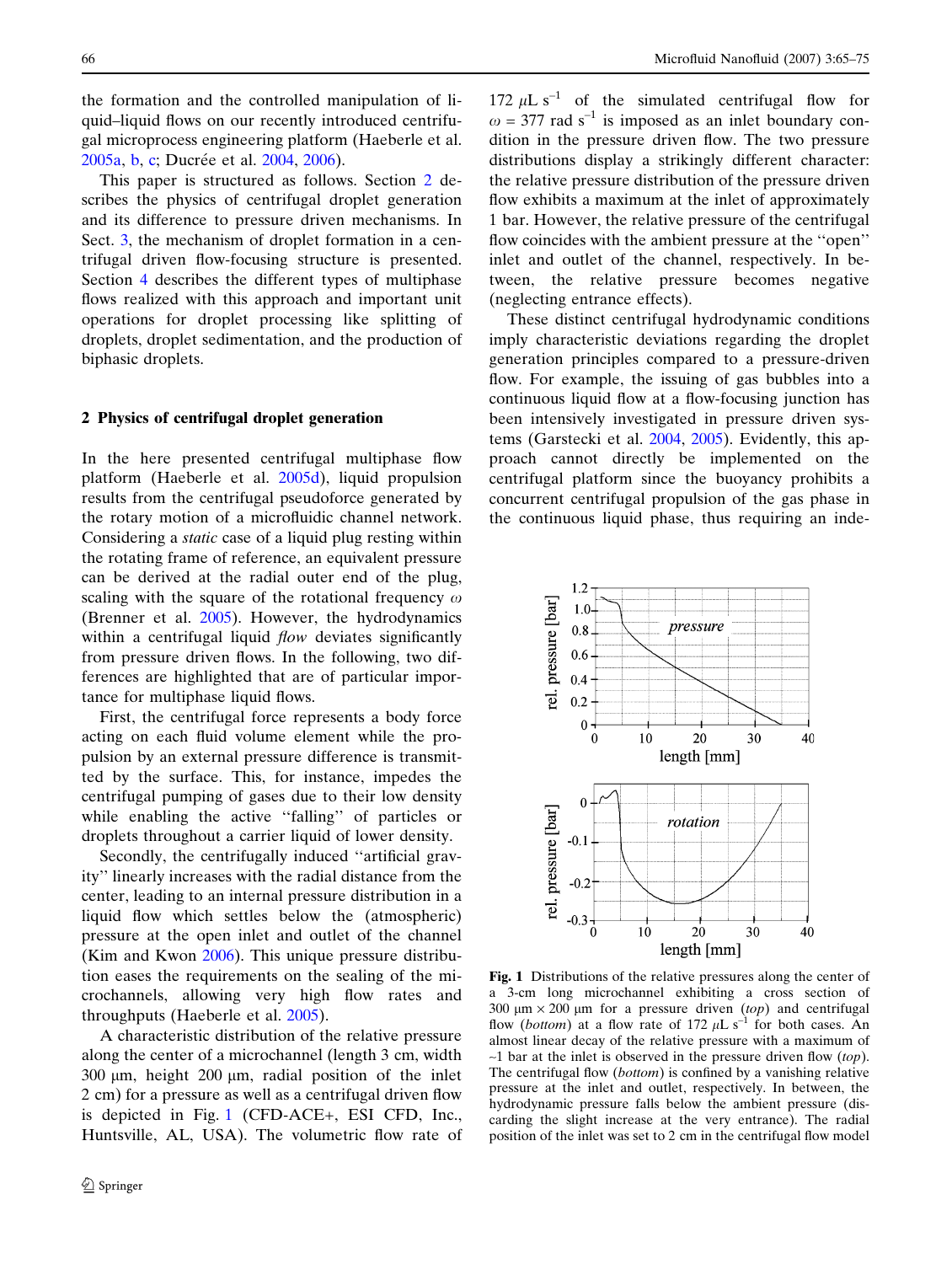pendent pressure source for the gas on the centrifugal platform (Haeberle et al. [2006\)](#page-10-0).

The basic impact parameters governing the centrifugally induced droplet formation process at the junction of a flow-focusing structure (Anna et al. [2003](#page-9-0)) under rotation are depicted in Fig. 2. The two pulling forces, namely the centrifugal force (density)  $\mathbf{F}_{\alpha}$  and the hydrodynamic drag  $F_d$  of the sheath flows  $\phi_0$  expel the water flow out of the central channel. The break-off of the water droplets is stimulated by the geometric constriction right after the junction as well as the inertia associated with the transversal component of the oil flows  $(F_i)$ .

The centrifugal force depends on the density difference of the two phases, the radial position of the nozzle and the square of the rotational frequency  $\omega$ . The magnitude of the constricting oil flow depends on the radial position, the radial height, and the hydrodynamic resistance of the oil guiding channels as well as the square of  $\omega$ .

The interfacial tension force  $\mathbf{F}_{\sigma}$  of the emerging liquid bridge between the droplet and the central inlet channel is the counterforce opposing the droplet break-off.  $\mathbf{F}_{\sigma}$  scales with the interfacial tension  $\sigma$  between the water and oil phase as well as the (minimum) circumference of the bridge indicated by the white line in Fig. 2 (assuming no bending along the channel height). During the droplet formation process, the overall interfacial area of the plug exposed to the focusing oil flow expands and thus also the impact of the hydrodynamic drag  $F_d$  and inertial forces  $F_i$  of the constricting oil flows  $\phi_{o}$ .  $\mathbf{F}_i$  tends to squeeze the interface back into the issuing nozzle until the plug exceeds a critical dimension. As soon as the plug is long enough, however,  $\mathbf{F}_i$  restricts the circumference of the bridge and therefore supports the droplet breakoff.



Fig. 2 The basic channel design and hydrodynamic influence parameters on the droplet formation process. The centrifugal force (density)  $\mathbf{F}_{\alpha} = \rho r \omega^2$  and the drag  $\mathbf{F}_{d}$  of the sheath flows  $\phi_{\alpha}$ represent the pulling forces supporting droplet formation. The emerging droplet is squeezed by the inertia induced by the transversal component of the sheath flow  $(F_i)$ . The surface tension counterforce  $\mathbf{F}_{\sigma}$  depends on the circumference of the meniscus (white interface) and prevents the droplet break-off until a critical mass is reached

The opposing pulling and interfacial force depend on the transient shape and volume of the evolving liquid plug and thus the droplet break-off takes place as soon as the plug exceeds a critical mass for a given (minimum) circumference of the liquid bridge. Since both the flow velocity of the plug as well as the critical mass depend on the frequency of rotation  $\omega$ , the droplet generation frequency f as well as the droplet size (diameter d, projected surface area A) can be manipulated by changing  $\omega$ . The droplet generation process on the centrifugal multiphase platform can therefore be described as a dripping nozzle in a frequency controlled artificial gravity field  $z\omega^2$ , assisted by symmetric outer strangulating and sweeping oil flows  $\phi_{\rm o}$ . The coordinate z denotes the radial position from the center of rotation, amounting to about 3 cm in our system.

Following these hydrodynamic considerations, the diameter of the droplets d should shrink towards decreasing cross section of the junction as well as towards increasing oil flow rate  $\phi_0$  and centrifugal body force  $\mathbf{F}_{\omega}$ . Also the droplet generation frequency f is supposed to increase with  $\phi_0$  and  $\mathbf{F}_{\omega}$ . Since both,  $\phi_0$ and  $\mathbf{F}_{\omega}$ , scale with  $\omega^2$ , the rotational frequency  $\omega$  acts as a dynamically adjustable setscrew for an online control of the droplet size  $d$  and droplet formation frequency f.

A dimensionless number that expresses the scaling of effects related to the viscous shear stress with respect to the interfacial tension (Link et al. [2004;](#page-10-0) Joanicot and Ajdari [2005](#page-10-0)) is the capillary number

$$
Ca = \frac{\eta u}{\sigma} \tag{1}
$$

with the viscosity of the continuous phase  $\eta$ , the interfacial tension between the two phases  $\sigma$ , and the velocity of the dispersed phase out of the channel into the junction area  $u$  (Tan et al. [2004\)](#page-10-0).

Different modes of droplet formation are observed for different capillary numbers, *Ca*. For low *Ca*  $(< 1)$ , droplets are formed directly at the junction of the structure. This droplet formation mechanism is referred to as the ''dripping'' regime (Utada et al. [2005\)](#page-10-0). Towards large Ca, the ''jetting regime'' is entered where axially extended plugs of the dispersed liquid are injected into the continuous phase (Cramer et al. [2004](#page-10-0)). These jets are poorly stable and tend to breakoff into droplets upon transient fluctuations within the jet (Rayleigh instability, Lord Rayleigh [1878\)](#page-10-0). Due to the statistical nature of such a break-off, a broad droplet-size distribution is observed (Utada et al. [2005](#page-10-0)). As this work aims at the production of highly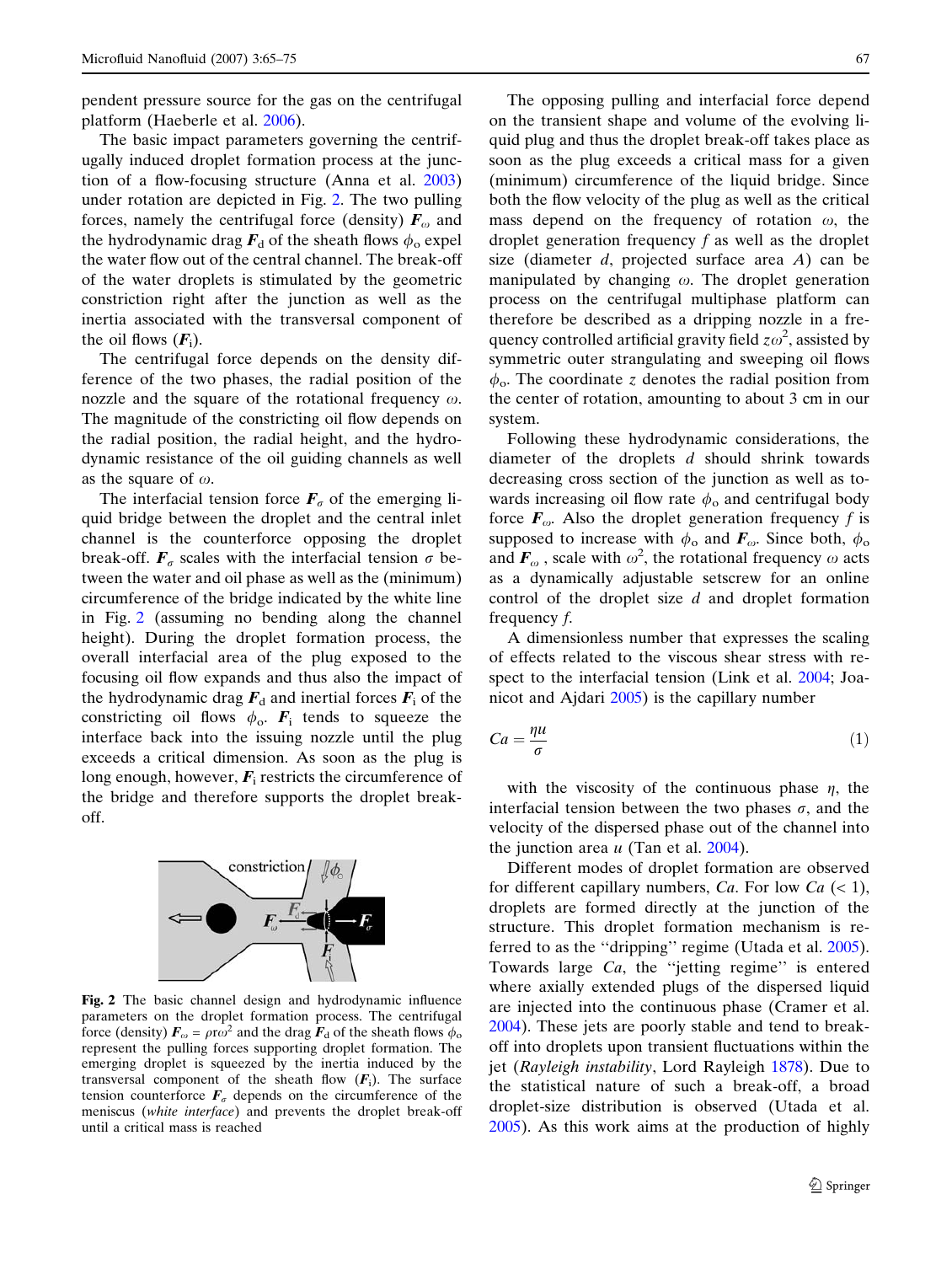<span id="page-3-0"></span>monodisperse droplet trains, the ''dripping'' mode is the method of choice.

However, the capillary number Ca does not take directly into account the special conditions in the centrifugal "artificial gravity" field  $z\omega^2$  as well as the dimensions of the orifice at which the droplet breaks up into the continuous phase. The impact of the artificial gravity on the droplet formation is accounted by the Bond number

$$
Bo = \frac{a\rho_{\rm d}L^2}{\sigma} = \frac{z\omega^2\rho_{\rm d}L^2}{\sigma} \tag{2}
$$

representing the ratio of centrifugal and interfacial effects on the droplet.  $\rho_d$  describes the density difference between the two phases and  $L$  the characteristic length scale, i.e.  $L^2$  the cross section of the issuing nozzle.

With typical angular frequencies of  $\omega = 2\pi v =$ 100 rad  $s^{-1}$ , common values of the centrifugally induced artificial gravity a range in the order of several 100 m  $s^-$ <sup>2</sup> with the gravitational acceleration  $g = 9.81$  m s<sup>-2</sup>, i.e., a 10-fold increase of  $g$  (Eq. 2). Towards elevated frequencies  $\omega$ , Bo increases and the impact of the surface tension reduces to promote the centrifugally induced ''drawing'' of jets from the nozzle. For a given set of liquids, dripping is thus linked to small capillary numbers  $Ca \sim u \sim \omega^2 L^2$  (Ducree et al. [2005](#page-10-0)) as well as small Bond numbers  $Bo \sim aL^2 \sim \omega^2L^2$ . As both, *Ca* as well as Bo, scale with  $\omega^2 L^2$ , the dripping regime is favored by small cross sections  $L^2$  of the issuing nozzles as well as small rotational frequencies  $\omega$ .

Nevertheless, the capillary number Ca cannot be regarded as the primary control parameter for the droplet volume  $V_d$  since it does not represent the exact details of the droplet formation mechanism in a



microfluidic flow focusing geometry. The droplet volume  $V_d$  in pressure driven flow focusing devices (FFD) has been described as a function of the flow rate  $\Phi_0$  and the viscosity  $\eta$  of the continuous as well as the pressure p within the dispersed phase at the junction ( $V_d \propto p / p$  $\Phi_0$  $\eta$ ) (Garstecki et al. [2004,](#page-10-0) [2005](#page-10-0)).

In the centrifugal driven FFD, the continuous flow rate  $\Phi$ <sub>o</sub> as well as the pressure inside the dispersed phase p scale with  $\omega^2$  and thus  $V_d$  ought to be independent of the frequency of rotation  $\omega$ . However, our experimental investigations will reveal a change of the droplet diameter with  $\omega$ . We consider the additional centrifugal volume force  $F_{\alpha}$  resulting in a net force pulling the (more dense) dispersed phase out of the central channel as the main reason for that dependence, thus disclosing the different hydrodynamic nature of the droplet formation mechanisms in centrifugal and pressure driven systems.

## 3 Centrifugal emulsification

# 3.1 Channel design and system setup

The channel layout exhibits an inlet for the dispersed phase  $\Phi_w$  which is enclosed at an angle  $\alpha$  by two outer "sheath" flows  $\Phi_0$  (Fig. 3). Downstream the central junction, the dispersed phase  $\Phi_w$  is guided by the sheath flows into the common channel carrying the emulsion within a given working range of flow conditions. Subsequently, the multiphase flow is driven along the droplet channel for further processing or characterization. The influence of the channel network on the flow rates in the inlet and outlet channels is quantified by their individual hydrodynamic resistances  $R_0$ ,  $R_w$  of the inlet channels and the outlet channel  $R_{\text{out}}$ .

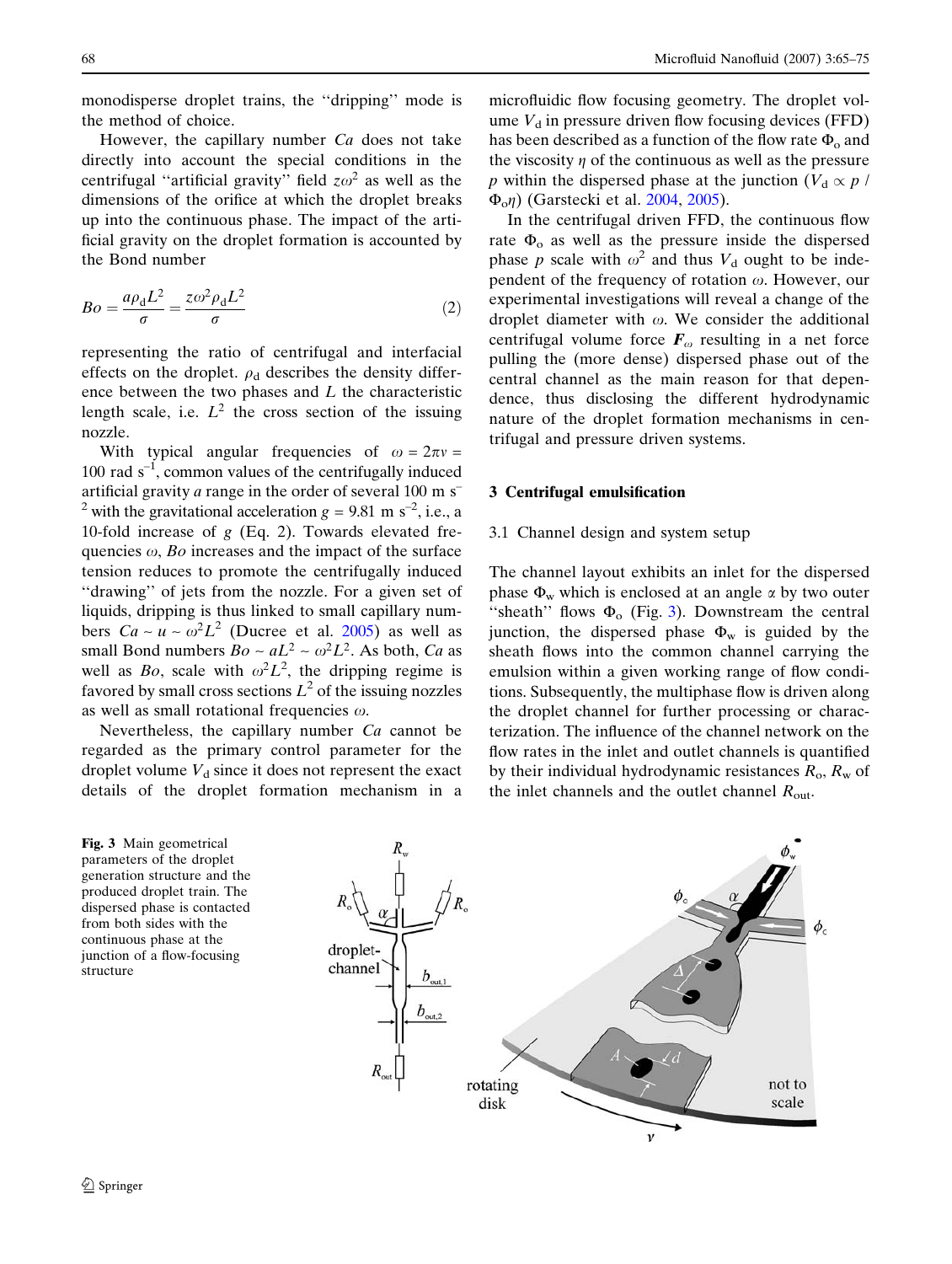The flow-focusing structure has been adapted to the needs of the centrifugal microfluidic approach. Therefore, the entire channel layout is arranged symmetrical to the radial droplet channel and placed on a diskshaped module rotating at a frequency  $\omega$  about the center of the disk. The characteristics of the produced emulsion, i.e., the droplet cross section  $A$ , the droplet diameter d, and the drop-to-drop spacing  $\Delta$ , are mea-sured optically (Grumann et al. [2005\)](#page-10-0). A, d, and  $\Delta$  can be influenced by the design parameters, mostly the flow resistances  $R_0$ ,  $R_w$ , and  $R_{out}$  as well as the frequency of rotation  $\omega$ .

All microfluidic channel structures within this paper have been fabricated by high-precision milling into a cyclo-olefin copolymer (COC) substrate with a diameter of 115 mm and a thickness of 2 mm. The channels were sealed by another transparent copolymer foil, using a thermal diffusion bonding process. The contact angles of the used substances with the untreated polymer surface are listed in Table 1.

The complete setup comprises the microstructured polymer disk featuring the flow-focusing microchannels and rotating reservoirs that are mounted on top of the disk (Haeberle et al. [2005a\)](#page-10-0). These reservoirs enable either the storage of a certain liquid volume on the rotating module (several mL) or the continuous injection of additional liquid during rotation. The collection of the multiphase flow after processing can also be realized in a batch-like fashion using onboard reservoirs rotating with the disk or in a continuous fashion by ejecting the liquid onto a stationary drainage ring.

Regarding the device, the main benefit of the centrifugal technology is the modular setup consisting of a robust actuation unit, e.g., a conventional centrifuge, and a passive rotating module without moving parts to process the liquids. The centrifugal propulsion of flow and thus the centrifugally stimulated break-off process then results from the pulse-free spinning motion of the rotor which is stabilized by its own angular momentum. Compared to conventionally pumped systems, the centrifugal principle tends to dampen high-frequency pressure perturbations by its inertial momentum, thus leading to an improved reproducibility of the break-off process.

Table 1 Main rheological properties of water and sunflower oil. Viscosity  $\eta$ , contact angle  $\theta$  measured on COC, mass density  $\rho$ , and the interfacial tension between the two phases  $\sigma$ 

|                    |      |      |       | $\eta$ (mPa s) $\theta$ (°) $\rho$ (g cm <sup>-3</sup> ) $\sigma$ (mN m <sup>-1</sup> ) |
|--------------------|------|------|-------|-----------------------------------------------------------------------------------------|
| Water              | 1.09 | 82.7 | 1.005 | 28.33 (Cramer                                                                           |
| Sunflower oil 62.2 |      | 10.3 | 0.909 | et al. $2004$ )                                                                         |

#### 3.2 Multiphase system

We investigate a suspension of DI water droplets in sunflower oil (W/O emulsion). The water is colored by 2 vol% ink to enhance the contrast of captured images. No additional surfactants have been added to the continuous phase to stabilize the emulsion since they reduce the interfacial tension and consequently also the required energy to form a droplet by shear stress. Therefore, the system without surfactant has the highest demand on the microfluidic structure in order to form a droplet and serves as a model system. Table 1 shows the properties of the water (W) and the oil (O) phase, respectively. The contact angle has been measured on a planar COC surface.

#### 3.3 Droplet formation in the centrifugal field

Droplets are generated at the junction of the flowfocusing structure where two outer oil flows and an enclosed water column are contacted and then driven through the radial droplet channel. The stroboscopic picture sequence displayed in Fig. [4](#page-5-0) shows the droplet formation process under rotation at this part of the structure (Grumann et al. [2005\)](#page-10-0).

Oil exhibits superior wetting properties, i.e., a smaller contact angle  $\theta$  within the microchannels made of COC (Table 1). Thus, the water plug has to be actively ''pulled'' out of the central channel by the centrifugal force  $\mathbf{F}_{\omega}$ , i.e., a critical bond number Bo (Eq. 2) has to be surpassed by increasing the rotational frequency  $\omega$ . To avoid jetting, the flow velocity u of the dispersed phase out of the central channel into the growing droplet has to be throttled by introducing an elevated hydrodynamic resistance of the central channel  $R_w$ . As mentioned in Sect. 1, the throttling reduces the capillary number  $Ca$  (Eq. 1) in order to support the desired dripping.

Following the sequence in Fig. [4,](#page-5-0) the water plug moves towards the center of the focusing structure. With increasing length of the plug, its mass and the effective surface shaped by the interplay of the oil flows and the surface tension grows. As soon as the strangulation by this focusing arrangement and the ''artificial gravity'' of the centrifugal field on the growing droplet overcomes the surface tension, a droplet is formed and carried away by the ambient oil flow.

#### 4 Generation and manipulation of multiphase flows

As described in the previous section, the droplet formation process can be controlled by the flow condi-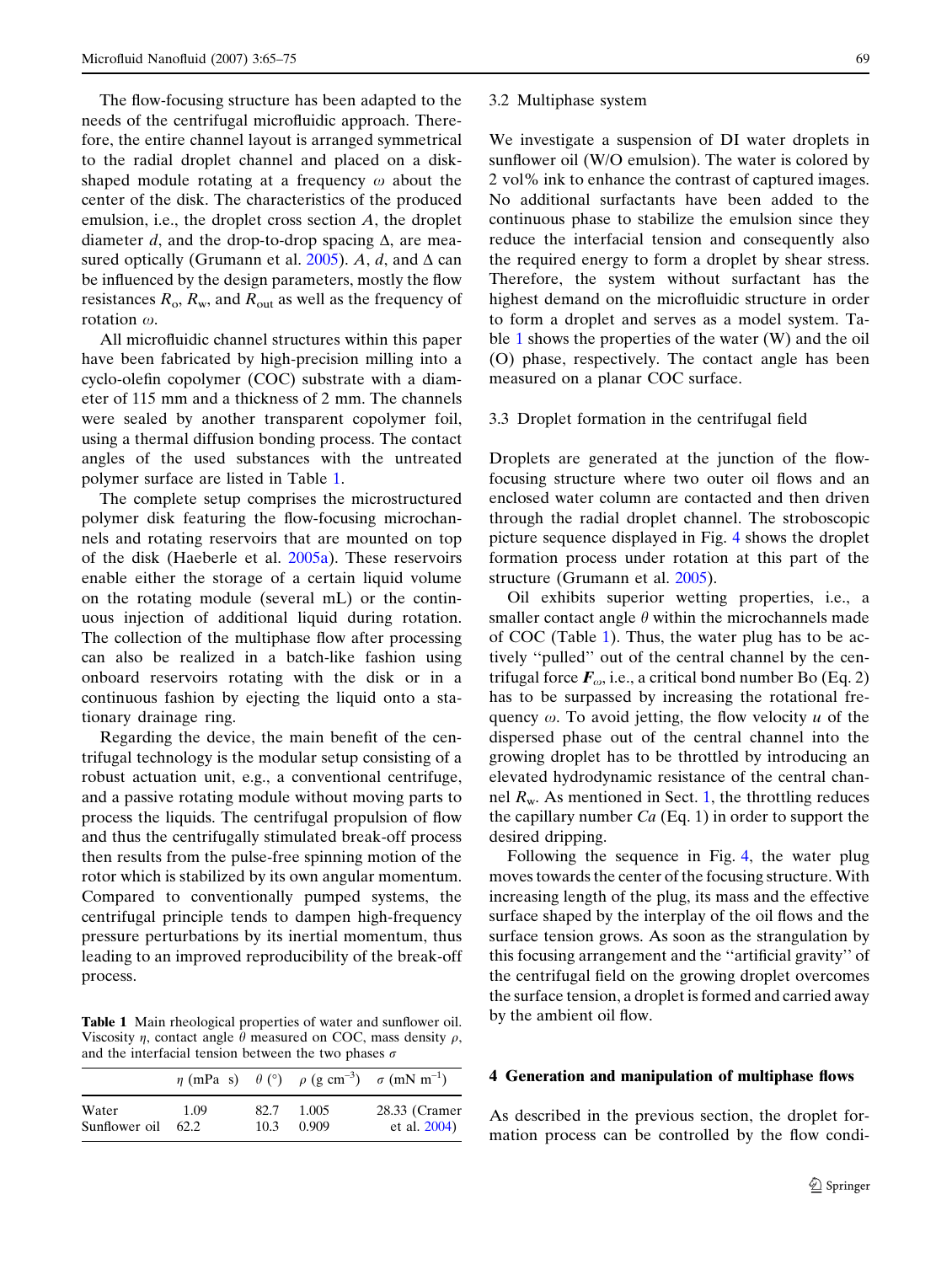<span id="page-5-0"></span>

Fig. 4 Stroboscopic sequence of four pictures (1–4), showing the droplet formation process under the impact of the centrifugal field. At the rotational frequency of 12 Hz, an equivalent gravitation of 18g affects the liquids at the radial position of the junction. The ink-colored water substream breaks off to form

a droplet at the junction of the flow-focusing structure. Note that, due to the fast droplet rate and the restricted observation window at one given angular position, the pictures display subsequent stages of the formation process for different droplets

tions at the junction, i.e., mainly by the flow velocities and their respective ratios. The flow velocities are statically defined by the channel resistances  $R_0$ ,  $R_w$ , and  $R_{\text{out}}$  and they can dynamically be adjusted by changing the angular frequency  $\omega = 2\pi v$  (Haeberle et al. [2005b\)](#page-10-0).

# 4.1 Droplet trains and segmented flow

In this section, we present three different structures for the production of water droplets in a continuous oilflow (W/O emulsions). Additionally, their main characteristics, namely the distribution of the droplet diameters  $d$ , the spacing between the droplets  $\Delta$ , and the droplet production rate  $f$  are studied. The droplet spacing  $\Delta$  is connected to the ratio between the droplet generation frequency and the flow rate within the outlet channel, i.e. the ability of the system to remove the generated droplets from the junction area.

Depending on the droplet size, the generated multiphase flows in Fig. [5](#page-6-0) can be categorized into three different types:

- 1. Isolated droplet trains: The diameter of water droplets falls short of the channel height. Thus, the droplets retain a spherical shape minimizing the surface tension.
- 2. Squeezed droplet trains: The (relaxed) diameter of the water droplets exceeds the channel height. This mode could be used to produce, e.g. nonspherical microparticles (Dendukuri et al. [2005](#page-10-0)).

3. Segmented flow: The (relaxed) diameter of the water droplets is larger than the height and the width of the channel. This mode is of interest for analytical applications (Song et al. [2003](#page-10-0); Shestopalov et al. [2004](#page-10-0); Roach et al. [2005](#page-10-0)).

The channel structures for the production of these types of emulsions are all based on the earlier presented flow-focusing principle (Fig. [3\)](#page-3-0). Only the hydrodynamic resistances of the water  $R_w$  and oil  $R_o$ channels as well the shape and resistance of the droplet channel  $R_{\text{out}}$  are adjusted according to Table [2](#page-6-0).

The hydrodynamic resistance of low-aspect-ratio microchannels with a length  $l$ , a width  $w$ , and a height  $h$ is given by

$$
R = 12\eta \frac{l}{wh^3} \tag{3}
$$

for a liquid with viscosity  $\eta$  (Geschke et al. [2004\)](#page-10-0). In Table [2](#page-6-0), the geometrical part  $R' = R/12\eta = l/\omega h^3$  of the fluidic resistance  $R$  is listed to focus on the free design parameters of the flow-focusing structure.

Highly monodisperse droplet trains are generated within a certain window of rotational frequencies for all three emulsification structures (Fig. [5\)](#page-6-0). At low frequencies of rotation, no droplets are formed since the water plug rests in the central channel or even withdraws due to the favored oil-wetting behavior within the channels (low Bond number, Bo). However, above a certain frequency threshold  $v_{\text{low}}$ , a water plug pro-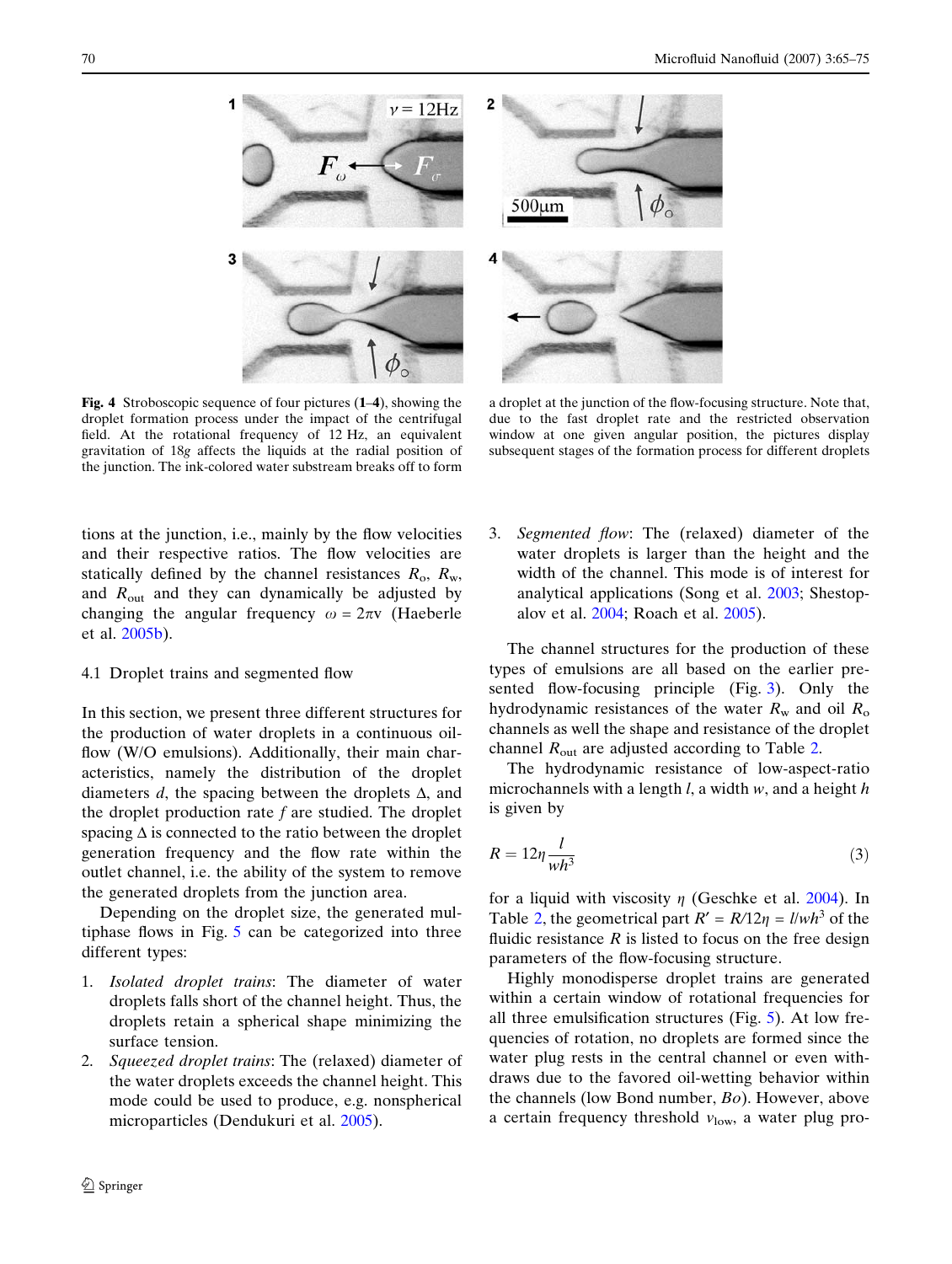<span id="page-6-0"></span>Fig. 5 Spatially separated droplets are generated within the working range. Depending on the geometry of the structure and the rotational frequency, modes of isolated droplets, squeezed droplets as well as segmented flows can be realized within the droplet channel



trudes into the junction region and breaks up into equally sized droplets within the working range of the structure.

The isolated structure produces the smallest droplets indicating the magnitude of the strangulating oil flow as one major parameter influencing the droplet size. The hydrodynamic resistance of the oil and the outlet channel are small in that design thus scaling up the oil flow through the flow-focusing structure (the cross section of the central channel is the same for all three structures:  $\sim 340 \times 110 \text{ }\mu\text{m}^2$ ).

In Fig. 5, also the capillary numbers, Ca, are given for two structures within the working range. The values for  $Ca$  have been calculated using Eq. 1, identifying the droplet velocity in the droplet channel with the mean velocity of the dispersed phase into the junction area u. The low values of *Ca* indicate that the upper frequency limit  $v_{\text{high}}$  of working range where separate droplets can still be discerned is not determined by the transition of the droplet generation effect from dripping to jetting (which occurs at even higher frequencies of rotation, see Fig. 6). Instead, the limitation is associated with the contact  $(\Delta = d)$  and merging of the initially separate droplets which are not removed fast enough from the junction area by the continuous oil flow.

Two parameters, the characteristic droplet area A and the droplet spacing  $\Delta$ , can directly be derived from

the stroboscopic grayscale pictures. An image processing algorithm has been used to automatically determine A by changing the picture contrast and searching for the outline of the ink-darkened water droplet. The diameter of the droplets  $d$  is calculated by assuming round droplets.

This is certainly an approximation since the droplets are squeezed to an unknown extent between the upper and lower wall of the channel (depth  $\sim$ 200  $\mu$ m). Consequently, also the droplet volume can only be estimated by multiplying the characteristic area A with the measured channel depth.

Figure [7](#page-7-0) shows the calculated droplet diameter d as well as the droplet spacing  $\Delta$  of the squeezed and isolated droplets structures over the frequency of rotation  $v$ . The squeezed-droplet structure displays a wider working range since the flow velocity within the droplet channel is higher and thus the droplets are removed faster from the junction to avoid contacting of the issued droplets. Towards increasing frequencies of rotation, the droplet generation rate grows while their size shrinks (Fig. [7\)](#page-7-0). Above the upper limit of the working range  $v_{\text{high}}$ , the droplets get in contact or even merge. This indicates the thermodynamic instability of the surfactant-free macro-emulsion displaying a droplet diameter in the range of several hundred micrometers (Windhab et al. [2005\)](#page-10-0).

Table 2 Geometric parameters of the three emulsification structures. The droplet-channel length (25 mm), height (200  $\mu$ m), and the junction angle ( $\alpha = 80^{\circ}$ ) are kept constant for all presented channel structures

|                                                  | Isolated | Squeezed | Segmented |  |
|--------------------------------------------------|----------|----------|-----------|--|
|                                                  | droplets | droplets | flow      |  |
| $R'_{\rm w}$ (10 <sup>12</sup> m <sup>-3</sup> ) | 150      | 74       | 110       |  |
| $R'_0$ (10 <sup>12</sup> m <sup>-3</sup> )       | 0.17     | 1.3      | 1.5       |  |
| $b_{\text{out},1}$ (µm)                          | 1,048    | 660      | 707       |  |
| $b_{\text{out},2}$ (µm)                          | 1,048    | 376      | 391       |  |
| Junction                                         | Straight | Straight | Smooth    |  |



Fig. 6 Multiphase flow patterns within the jetting regime for the isolated (top) and squeezed (bottom) droplet structure at very high frequencies of rotation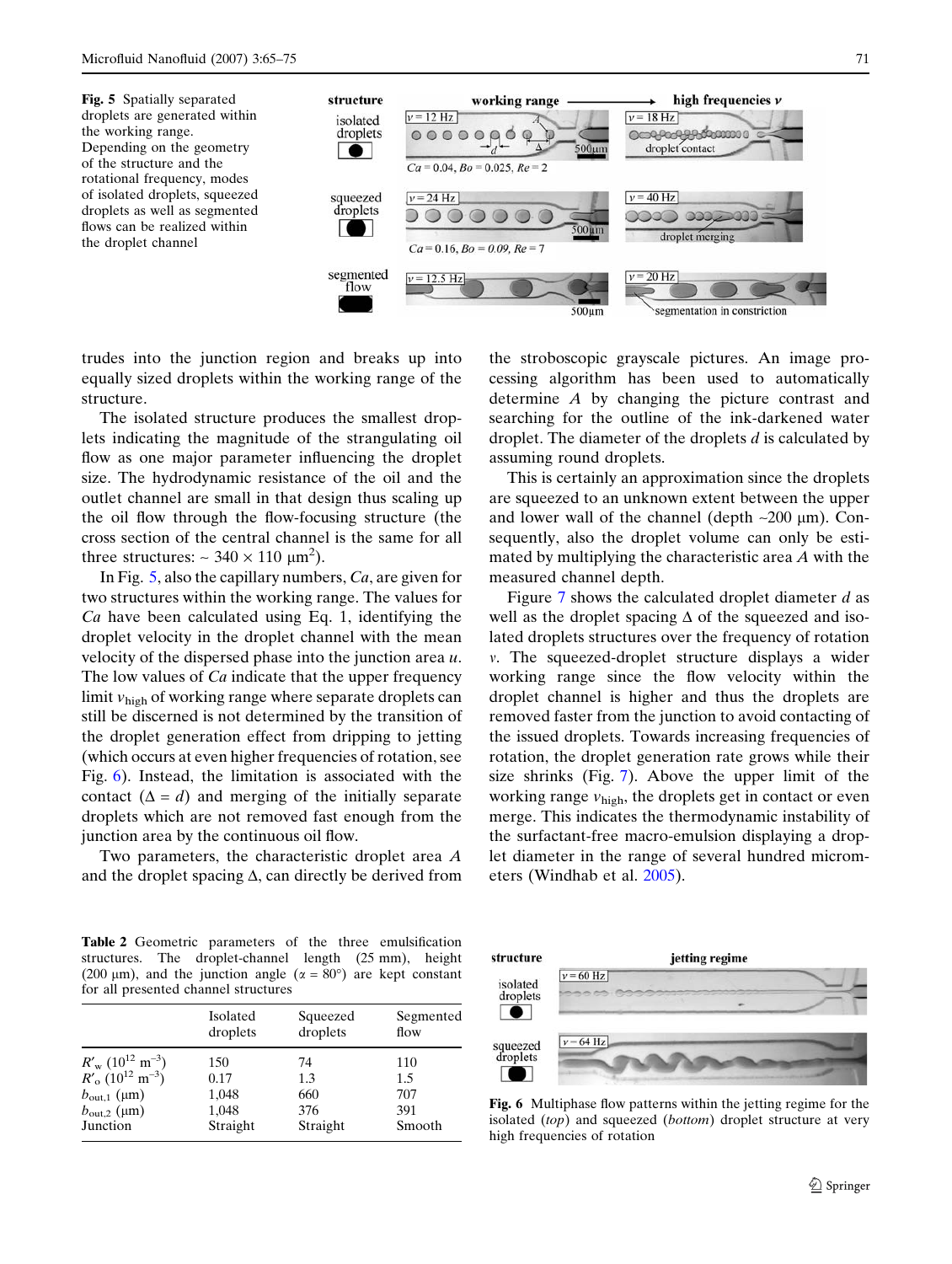<span id="page-7-0"></span>The high monodispersity of the droplet trains is depicted in Fig. 8. The figure displays the diameter of 100 droplets produced in the isolated-droplet structure at a rotational frequency of 12 Hz. The mean diameter  $\overline{d}$  of 211.33 µm relates to a droplet volume of approx. 7.7 nL. An extremely small coefficient of variation  $(CV = standard deviation / mean)$  proves the high reproducible break-off process in the centrifugal flow focusing structure.

Another important parameter that cannot be directly derived from the stroboscopic picture sequences is the droplet generation frequency f. A special mode of operation of the emulsification structures is used to determine f by the number of droplets issued in a fixed time interval  $\Delta t$ . First, the rotational frequency  $\omega$  is kept below the threshold frequency where no droplets are produced. Afterwards,  $\omega$  is raised as fast as possible with our centrifuge to the desired value and droplets are ejected at the junction. The time period for the acceleration lasts approximately 0.45 s for the largest frequency step from 10 to 28 Hz since the maximum acceleration of the centrifuge amounts to 40 Hz  $s^{-1}$ .

Now, the number of produced droplets  $n_{d,t}$  and  $n_{\text{d}t+\Delta t}$  of two subsequent stroboscopic pictures can be evaluated (Fig. [9\)](#page-8-0). Since only fully developed droplets are considered, this method leads to a certain discretization error. The delay  $\Delta t$  between two subsequent stroboscopic pictures is set by the known capture frequency of the stroboscopic camera to arrive at

$$
f = \frac{n_{\text{d},t+\Delta t} - n_{\text{d},t}}{\Delta t} \tag{4}
$$

isolated

 $\overline{c}$ contac

dropl

20

Rotational frequency  $\nu$  [Hz]

400

300

200

100

 $\mathbf{0}$ 

5

[um]

working range

squeezed

25

30

35

Fig. 7 The droplet diameter d and their mutual spacing  $\Delta$  as a function of the geometry and the frequency of rotation  $v = \omega /$  $2\pi$ . The increased oil flow due to the smaller hydrodynamic

15

5  $n$ 

10



Fig. 8 A representative size distribution for the isolated-droplets structure (see Fig. [5](#page-6-0) *middle*) at 12 Hz shows the high monodispersity ( $\angle$  CV = 0.84 % = standard deviation/mean) of the produced emulsions

for the droplet rate. The ''droplet counting method'' is limited by the minimum time delay between two pictures, the maximum display window of the optical setup and the radial velocity of the droplets within the droplet channel. These parameters restrict the possibility to count all produced droplets in the second picture because as soon as the droplet train leaves the display detail, the required information of the number of droplets cannot be determined.

As depicted in Fig. [9,](#page-8-0) the droplet generation frequency f ranges from several ten up to about 400 droplets per second. The throughput may appreciably be enhanced by operating several channels on one rotational module or even several modules as a vertical



resistances (see Table [2](#page-6-0)) leads to smaller droplet within the isolated droplets design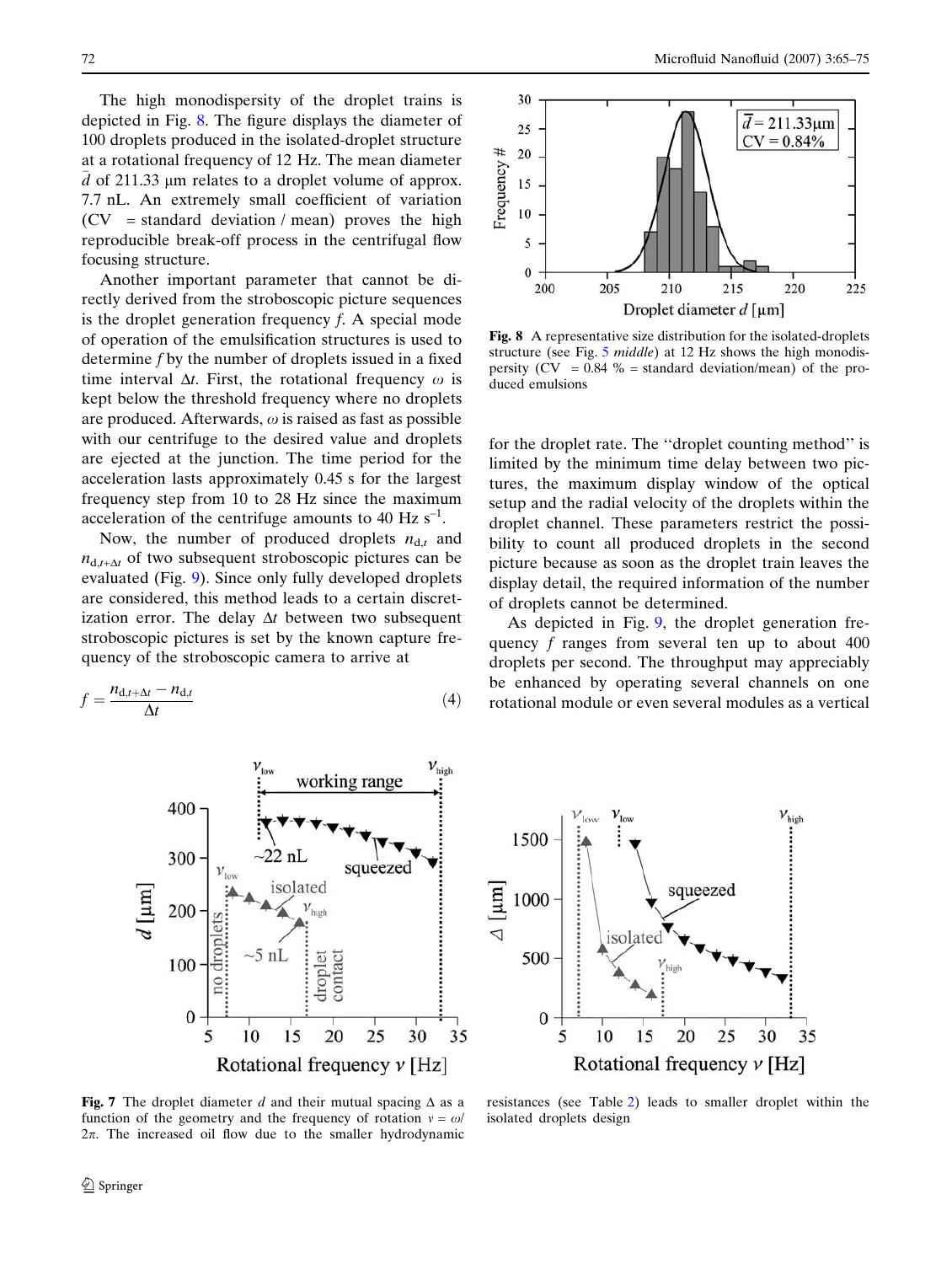<span id="page-8-0"></span>Fig. 9 The number of produced droplets is counted in two subsequent pictures (left) to determine the droplet generation frequency f for the isolated and squeezed droplets structures (right)



stack in parallel (Ducrée et al. [2004\)](#page-10-0). Our platform thus allows the controlled production and processing of a small number of droplets as well as a fast production of monodisperse emulsions.

## 4.2 Droplet splitting

Besides the controlled production of droplets, also their manipulation is important to enable dropletbased fluidic applications. We first study the splitting of a droplet into several subdroplets of defined size. To this end, a second flow-focusing junction on an outer diameter of the droplet channel is used to hydrodynamically induce the splitting of droplets generated further upstream (Fig. 10).

Depending on the frequency of rotation, the droplet is again squeezed at the junction by two lateral oil flows  $\Phi_{o}$ . Below a critical frequency, the velocity of these flows and consequently also their constricting impact remains too small, and the droplets are just transiently



Fig. 10 Above a critical frequency, a droplet can be split at a second downstream junction. A further enlargement of the spinning frequency leads to the reproducible formation of a satellite droplet

squeezed and then relax back to its equilibrium shape right after the junction. Beyond the critical frequency of roughly 21 Hz for the presented channel layout in Fig. 10, the droplet is completely split at the junction, and two spatially separated droplets proceed in the downstream direction. A further increase of the frequency of rotation leads to such a reinforced flow focusing at the junction, even reproducibly stimulating the isolation of a satellite droplet.

# 4.3 Droplet sedimentation

Processing different immiscible liquids in multiphase flows also implies the simultaneous processing of fluids with different rheological properties in the same system. The emulsification process is also referred to as mixing as it can also be looked at as a first step to homogenize the phase distribution. We here investigate the reverse unmixing or separation process which constitutes an important unit operation within many applications. Our centrifugal platform enables simple separation methods based on density differences of the phases by an accelerated sedimentation in the centrifugal force field.

The ability to selectively control the different phases is shown with a flow-splitting structure (Fig. [11\)](#page-9-0). The multiphase W/O-emulsion flow is split into two outlet channels. Owing to their slightly increased mass density  $(-1\%)$ , the droplets are driven towards the outer wall within the guide channel. After the bending, the radially outwards pointing centrifugal force continues pressing them against the outer channel wall and consequently, the complete droplet train leaves the disk via the first outlet channel. The forced contact of the droplets with the channel walls under the extreme "artificial gravity" of the centrifugal field is a new droplet handling operation supplementing our centrifugal multiphase-fluidics platform.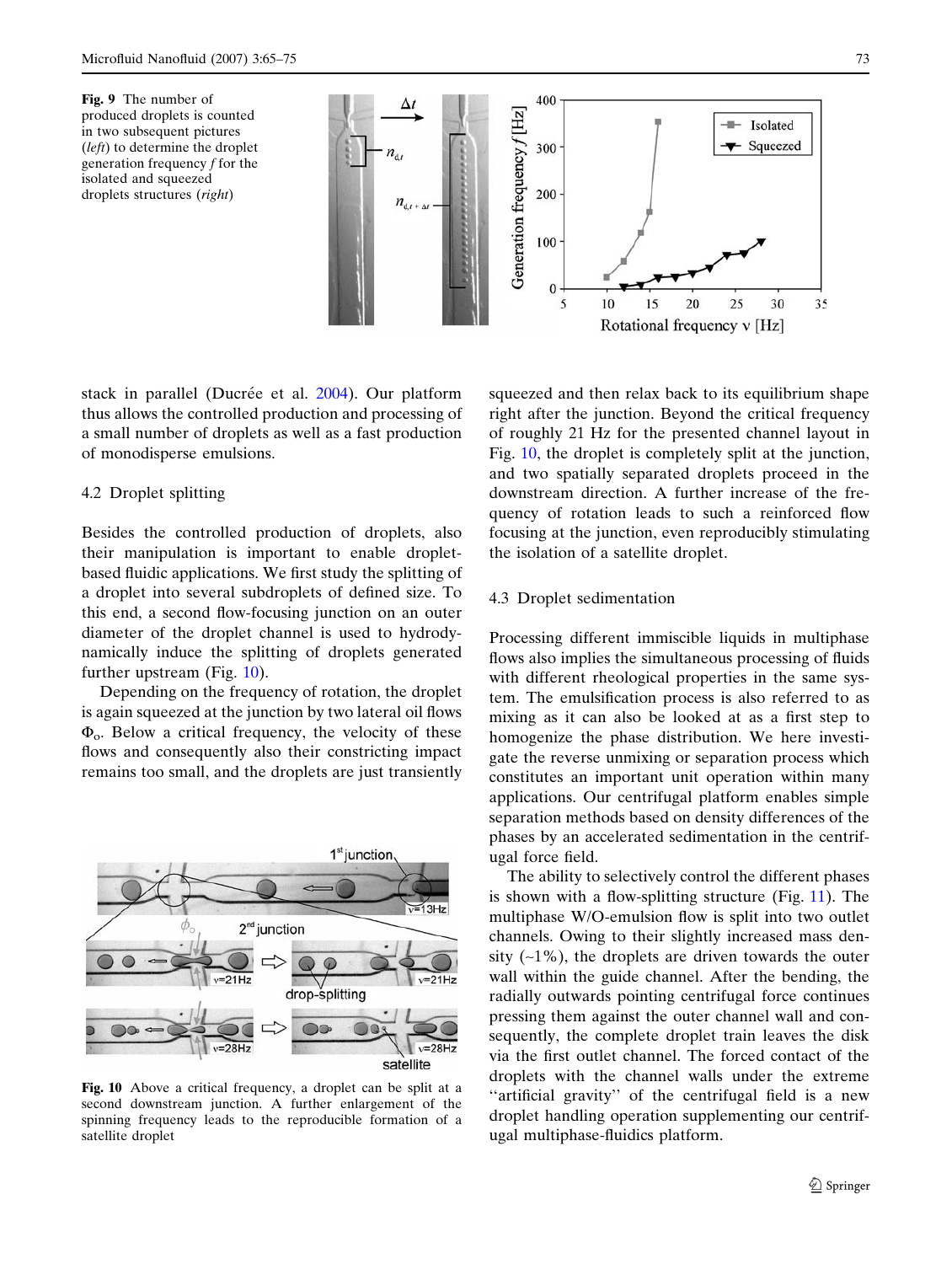<span id="page-9-0"></span>Fig. 11 Water droplets sediment within an oil stream towards the outer wall of a nearly azimuthal channel. The droplets are consequently deflected into the first outlet channel at the split-intersection



4.4 Two-phase droplets

We produce two-phase droplets by enclosing two phases which are commonly guided to the junction of the flow-focusing structure into one droplet (Fig. 12). A structure to produce such two-phase droplets has been realized and tested with pure water and ink as the two phases to be enclosed in the droplet. The two dispersed phases are contacted in the central inlet channel prior to their injection into the junction of the flow focusing structure.

Bi-colored droplets break off at the junction and emerge into the outlet channel. The contacting and parallel flow of the two liquids in the central channel displayed tendencies to become unstable, e.g. by the displacement of one liquid by the other within the experiments, eventually leading to single-phase droplets. Thus, further improved structures are to be fabricated in the future to get more stable hydrodynamics at the junction.

The double-droplet capability opens several new areas of application. For example, regarding miscible liquids, mixing experiments within very small ''reaction chambers'' represented by the droplets can be accom-



Fig. 12 Two miscible liquids (ink and pure water) are contacted within a microchannel. At the junction, a sequence monodisperse two colored droplets break off in the continuous oil flow

plished (Song et al. [2003](#page-10-0); Roach et al. [2005;](#page-10-0) Gunther et al. [2005;](#page-10-0) Zheng et al. [2003](#page-10-0)). Another application is the production of two-colored droplets followed by a polymerization step to fabricate bi-colored beads, e.g., for display technologies (Nisisako et al. [2004a](#page-10-0), [b](#page-10-0)).

### 5 Conclusion

Novel centrifugal microfluidic methods for the continuous production and manipulation of highly monodisperse trains of water droplets in an oil flow have been investigated. By changing the channel geometry and the frequency of rotation, the flow regime could be switched between monodisperse emulsions and segmented-flow and the droplet size and generation rate can be influenced. Key unit operations such as splitting of droplets, separation of droplets from the continuous phase, and the production of two-phase droplets are demonstrated.

We expect further benefits of porting multiphase flows to the centrifugal platform in the comparatively high discharge rates (Ducrée et al.  $2004$ ) as well as the facile integration of centrifugal droplet sedimentation, thus enabling novel applications in the fields of droplet-based analytics and microprocess engineering.

Acknowledgements The authors are grateful to the partial support by the German "Landesstiftung Baden-Württemberg gGmbH''.

#### References

- Anna SL, Bontoux N, Stone HA (2003) Formation of dispersions using ''flow focusing'' in microchannels. Appl Phys Lett 82(3):364–366
- Brenner T, Glatzel T, Zengerle R, Ducrée J (2005) Frequencydependent transversal flow control in centrifugal microfluidics. Lab Chip 5(2):146–150